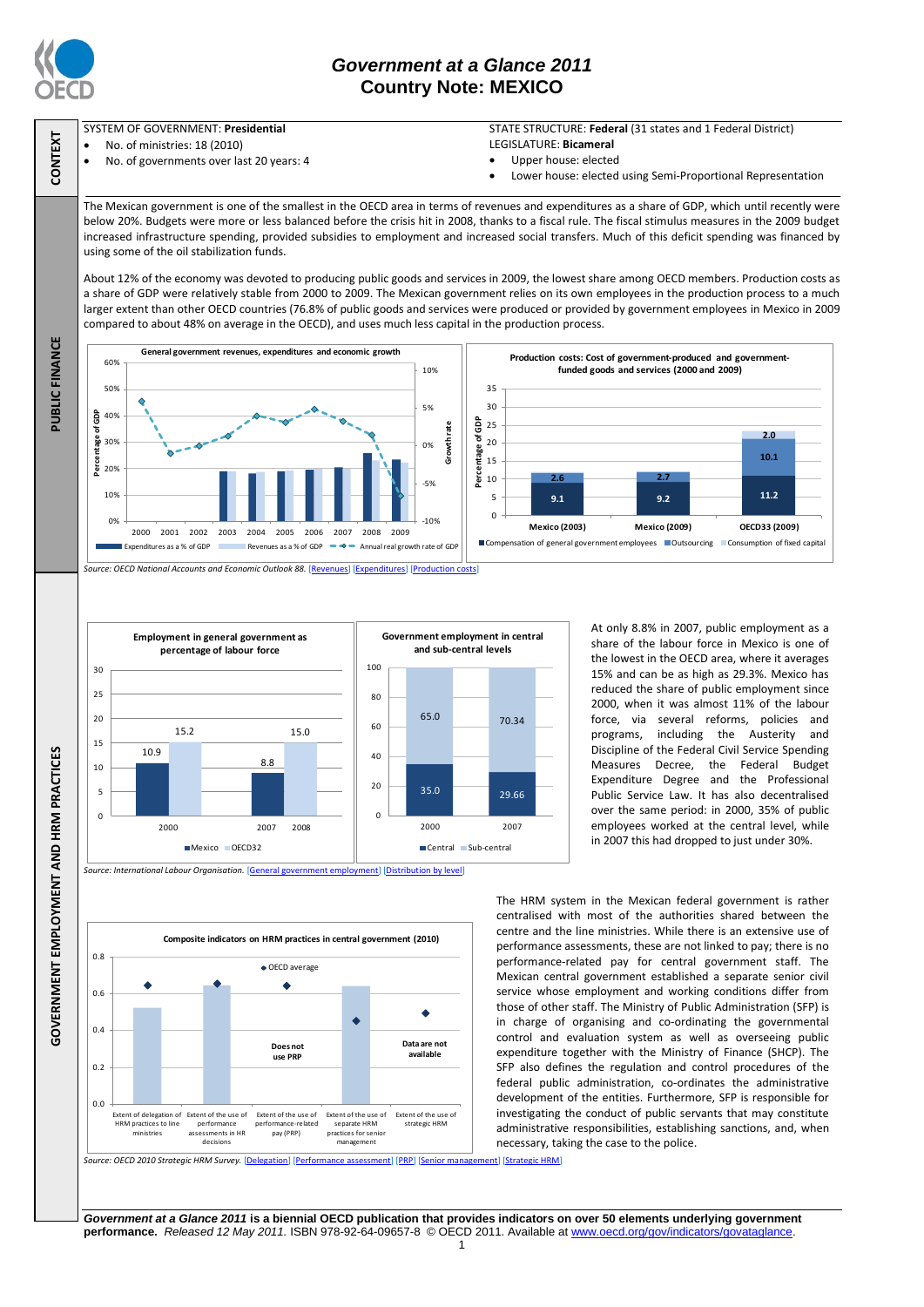

### *Government at a Glance 2011* **Country Note: MEXICO**

|                           | Transparency in public procurement, 2010                                                          |             |      |                                                                           |            |               |                      |  |  |  |  |  |
|---------------------------|---------------------------------------------------------------------------------------------------|-------------|------|---------------------------------------------------------------------------|------------|---------------|----------------------|--|--|--|--|--|
|                           |                                                                                                   | Central     |      | Contracting                                                               | Domestic   |               | Pct. OECD            |  |  |  |  |  |
|                           |                                                                                                   | procurement |      | entity                                                                    | printed or |               | countries            |  |  |  |  |  |
| <b>PUBLIC PROCUREMENT</b> |                                                                                                   | website     |      | electronic<br>website                                                     |            |               | that publish<br>info |  |  |  |  |  |
|                           | Information                                                                                       |             |      |                                                                           | journal    |               |                      |  |  |  |  |  |
|                           | for potential                                                                                     |             |      |                                                                           |            |               | 97%                  |  |  |  |  |  |
|                           | bidders                                                                                           | Yes         |      | No                                                                        | No         |               |                      |  |  |  |  |  |
|                           |                                                                                                   |             |      |                                                                           |            |               |                      |  |  |  |  |  |
|                           | Selection &                                                                                       |             |      |                                                                           |            |               |                      |  |  |  |  |  |
|                           | evaluation                                                                                        | Yes         |      | No                                                                        | No         |               | 91%                  |  |  |  |  |  |
|                           | criteria                                                                                          |             |      |                                                                           |            |               |                      |  |  |  |  |  |
|                           | Tender                                                                                            |             |      |                                                                           |            |               |                      |  |  |  |  |  |
|                           | documents                                                                                         |             |      |                                                                           | No         |               | 79%                  |  |  |  |  |  |
|                           |                                                                                                   | Yes         |      | No                                                                        |            |               |                      |  |  |  |  |  |
|                           |                                                                                                   |             |      |                                                                           |            |               |                      |  |  |  |  |  |
|                           | Contract                                                                                          | Yes         |      |                                                                           | No         |               | 97%                  |  |  |  |  |  |
|                           | award                                                                                             |             |      | No                                                                        |            |               |                      |  |  |  |  |  |
|                           |                                                                                                   |             |      |                                                                           |            |               |                      |  |  |  |  |  |
|                           | Justification                                                                                     |             |      |                                                                           |            |               |                      |  |  |  |  |  |
|                           | for award                                                                                         | Yes         |      | No                                                                        | No         |               | 59%                  |  |  |  |  |  |
|                           |                                                                                                   |             |      |                                                                           |            |               |                      |  |  |  |  |  |
|                           | Tracking                                                                                          |             |      |                                                                           |            |               |                      |  |  |  |  |  |
|                           | procurement                                                                                       |             |      |                                                                           |            |               | 32%                  |  |  |  |  |  |
|                           | spending                                                                                          | Yes         |      | No                                                                        | No         |               |                      |  |  |  |  |  |
|                           |                                                                                                   |             |      |                                                                           |            |               |                      |  |  |  |  |  |
|                           | information "always" or "sometimes".                                                              |             |      | Percentages refer to the share of OECD countries that reported publishing |            |               |                      |  |  |  |  |  |
|                           |                                                                                                   |             |      |                                                                           |            |               |                      |  |  |  |  |  |
|                           | Regulatory governance mechanisms, 2008                                                            |             |      |                                                                           |            |               |                      |  |  |  |  |  |
|                           |                                                                                                   |             |      |                                                                           |            |               |                      |  |  |  |  |  |
|                           | Functions of the oversight body                                                                   |             |      | Percentage of OECD countries<br>responding "yes"                          |            | <b>MEXICO</b> |                      |  |  |  |  |  |
|                           | Consulted as part of process of<br>developing new regulation                                      |             |      |                                                                           |            |               |                      |  |  |  |  |  |
|                           |                                                                                                   |             | 2005 |                                                                           | 73%        |               | Yes                  |  |  |  |  |  |
|                           |                                                                                                   |             | 2008 |                                                                           | 82%        |               | Yes                  |  |  |  |  |  |
| LATORY GOVERNANCE         |                                                                                                   |             |      |                                                                           |            |               |                      |  |  |  |  |  |
|                           | Reports on progress made on<br>reform by individual ministries                                    |             | 2005 | 43%                                                                       |            |               | Yes                  |  |  |  |  |  |
|                           |                                                                                                   |             | 2008 | 56%                                                                       |            | Yes           |                      |  |  |  |  |  |
|                           | Authority of reviewing and<br>monitoring regulatory impacts<br>conducted in individual ministries |             | 2005 |                                                                           |            |               | Yes                  |  |  |  |  |  |
|                           |                                                                                                   |             |      | 43%                                                                       |            |               |                      |  |  |  |  |  |
|                           |                                                                                                   |             | 2008 | 50%                                                                       |            | Yes           |                      |  |  |  |  |  |
|                           | Conducts its own regulatory<br>impact analysis                                                    |             | 2005 | 43%                                                                       |            |               | Yes                  |  |  |  |  |  |
|                           |                                                                                                   |             |      |                                                                           |            |               |                      |  |  |  |  |  |
|                           |                                                                                                   |             | 2008 | 47%                                                                       |            |               | Yes                  |  |  |  |  |  |
|                           |                                                                                                   |             |      |                                                                           |            |               |                      |  |  |  |  |  |
|                           | Anticipating compliance and enforcement                                                           |             |      |                                                                           |            |               |                      |  |  |  |  |  |
| ပ္မ                       | Regulatory policies require that<br>2005<br>issue of securing compliance and                      |             |      | 57%                                                                       |            |               | Yes                  |  |  |  |  |  |
|                           | enforcement be anticipated when<br>developing new legislation                                     |             | 2008 | 70%                                                                       |            |               | Yes                  |  |  |  |  |  |
|                           |                                                                                                   |             |      |                                                                           |            |               |                      |  |  |  |  |  |
|                           | Guidance for regulators on<br>compliance and enforcement                                          |             | 2005 | 37%                                                                       |            |               | Yes                  |  |  |  |  |  |
|                           |                                                                                                   |             | 2008 | 47%                                                                       | Yes        |               |                      |  |  |  |  |  |
|                           |                                                                                                   |             | 2005 |                                                                           |            |               |                      |  |  |  |  |  |
|                           | Existence of policy on risk-based<br>enforcement                                                  |             |      | N.A.                                                                      |            |               | N.A.                 |  |  |  |  |  |
|                           |                                                                                                   |             | 2008 | 30%                                                                       |            |               | No                   |  |  |  |  |  |
|                           | This table presents two elements drawn from the wide range of activities for                      |             |      |                                                                           |            |               |                      |  |  |  |  |  |
|                           | managing regulatory quality.                                                                      |             |      |                                                                           |            |               |                      |  |  |  |  |  |
|                           | E-Government building blocks and e-procurement, 2010                                              |             |      |                                                                           |            |               |                      |  |  |  |  |  |
|                           | e-enabling laws and policies                                                                      |             |      |                                                                           | Mexico     |               | OECD25               |  |  |  |  |  |
|                           | Recognition & use of digital signature                                                            |             |      |                                                                           |            |               | 100%                 |  |  |  |  |  |
|                           | Electronic filing within the public sector                                                        |             |      | 88%<br>64%                                                                |            |               |                      |  |  |  |  |  |
|                           |                                                                                                   |             |      |                                                                           |            |               |                      |  |  |  |  |  |
| <b>E-GOVERNMENT</b>       | Administering PPPs for e-government projects                                                      |             |      |                                                                           |            |               |                      |  |  |  |  |  |
|                           |                                                                                                   |             |      |                                                                           |            |               |                      |  |  |  |  |  |
|                           | Services offered on single-entry procurement                                                      | Mexico      |      | OECD34                                                                    |            |               |                      |  |  |  |  |  |
|                           | website<br>Tender searches                                                                        |             |      |                                                                           |            |               |                      |  |  |  |  |  |
|                           |                                                                                                   |             |      |                                                                           |            |               |                      |  |  |  |  |  |
|                           | Tracking of outcomes of contracts                                                                 |             |      |                                                                           | 29%        |               |                      |  |  |  |  |  |

OECD percentages refer to percentage of responding countries answering in

the affirmative.  $\bullet$  Yes  $\circ$  No... Data unavailable

Achieving greater transparency in public procurement is important; especially given that Mexico spent an estimated 5% of GDP on procurement in 2008. Mexico along with Korea, Chile and Spain, publishes almost all information related to public procurement on its central procurement website[: www.compranet.gob.mx.](http://www.compranet.gob.mx/) Since March 1996, the Secretaria de Contraloría y Desarrollo Administrativo (Secodam) has managed this website, in which it is possible to consult information on different parts of the procurement process. The website was updated in June 2010 to increase the number of transactions that can be conducted on it, including the ability to carry out public tenders, invitations to limited bidders and direct purchases (sole source contracts) electronically. Providers do not need to enroll in a national registry in order to bid in a particular public procurement process. In Mexico, information on procurement laws and policies are also published in the Official Journal of the Federation (DOF: Diario Oficial de la Federación) while procurement plans are published by each contracting entity on their own websites. Furthermore, Mexico is one of the few OECD member countries that allows tracking procurement spending on line. Providing an adequate degree of transparency throughout the entire public procurement cycle is critical to minimise risk of fraud, corruption and mismanagement of public funds in order to ensure fairness and equitable treatment of potential suppliers. Additionally, it allows for effective oversight by concerned institutions and the general public.

#### *Source: OECD 2010 Survey on Public Procurement*. [\[Transparency in public procurement\]](http://dx.doi.org/10.1787/888932392419)

The government of Mexico has developed an institutional structure for regulatory management. Regulatory management in Mexico is under the responsibility of the Federal Regulatory Improvement Commission (Comisión Federal de Mejora Regulatoria, COFEMER), an administrative independent body within the Ministry of Economy.

COFEMER's mandate is to ensure transparency in the drafting of federal regulations and to promote the development of cost effective regulations that produce the greatest net benefit for society. Its scope of work includes the preparation of regulatory reform programmes in specific sectors, reduction of administrative burdens on citizens and businesses, review of new proposals from ministry and regulatory authorities as well as regulatory impact assessments, review of existing legislation, and promotion of regulatory reform countrywide. The government has set up an advisory body in support of COFEMER. The Federal Regulatory Improvement Council (Consejo Federal para la Mejora Regulatoria ), which comprises government officials and labour and business representatives, gives directions and makes recommendations on regulatory issues to COFEMER.

The government of Mexico has not developed a specific policy on risk-based enforcement. However, the RIA procedure in Mexico includes consideration of resources needed for effective enforcement, and the survey shows that guidance has been given to regulators on enforcement and compliance issues.

*Source: OECD 2008 Survey on Regulatory Management;* OECD (2004), Mexico – Progress in Implementing Regulatory Reform, OECD Reviews of Regulatory Reform Reviews, OECD Publishing, Paris. www.cofemer.gob [\[Oversight bodies\]](http://dx.doi.org/10.1787/888932391127) [\[Compliance and enforcement\]](http://dx.doi.org/10.1787/888932391203)

Similar to most OECD countries, the Mexican Government has put laws and/or policies in place to promote the use of digital signatures and electronic filing in the public sector, and has initiated the Advanced Digital Signature project that aims to give the same legal recognition to the digital signature as the one that has the written signature. Like the majority of OECD countries with a single-entry public procurement website, Mexico allows businesses to perform tender searches and is among a small group of OECD countries that offers users the functionality of tracking the outcomes of contracts on the website, making the procurement process more transparent. The portal (Compranet) enables users to carry out full electronic procurement procedures, organize and classify historical information, and receive agile quotes online.

*Source: OECD 2010 e-Government Survey and OECD 2010 Public Procurement Survey.* [\[E](http://dx.doi.org/10.1787/888932390519)[enabling laws\]](http://dx.doi.org/10.1787/888932390519) [\[E-procurement\]](http://dx.doi.org/10.1787/888932391089)

*Government at a Glance 2011* **is a biennial OECD publication that provides indicators on over 50 elements underlying government performance.** *Released 12 May 2011.* ISBN 978-92-64-09657-8 © OECD 2011. Available at www.oecd.org/gov/indicators/govataglance.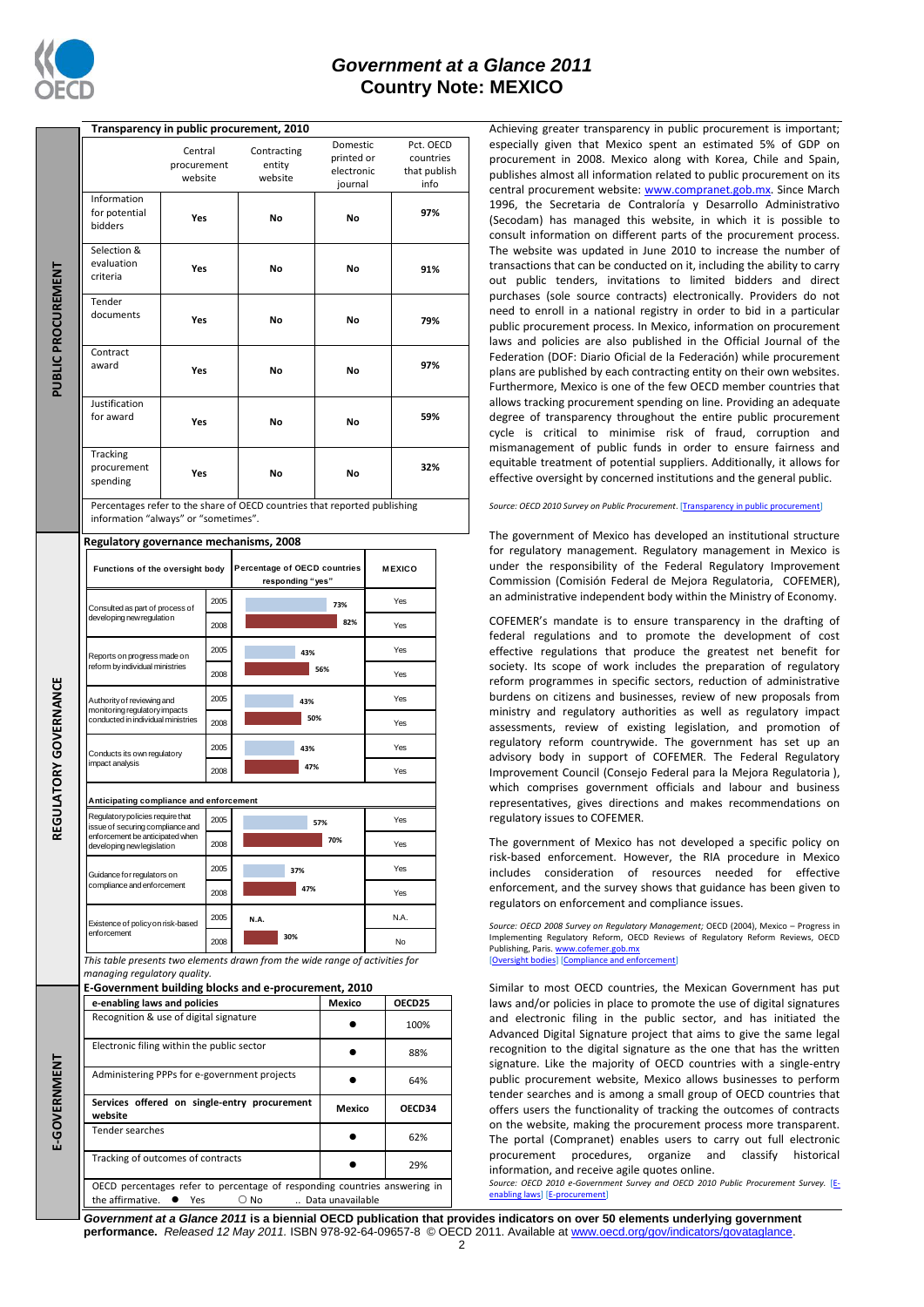

### **Disclosure of public sector information, 2010**

|                                                    | <b>Proactive disclosure</b> |        |                                |  |  |  |
|----------------------------------------------------|-----------------------------|--------|--------------------------------|--|--|--|
| <b>Types of information</b><br>disclosed           | Mexico                      | OECD32 | <b>Publication</b><br>channels |  |  |  |
| <b>Budget documents</b>                            |                             | 94%    | CP                             |  |  |  |
| Audit reports                                      |                             | 72%    | CP, MA                         |  |  |  |
| List of public servants and<br>their salaries      |                             | 28%    | CP                             |  |  |  |
| Sharing of administrative data                     |                             |        |                                |  |  |  |
| Administrative data sets                           | $_{\odot}$                  | 63%    | MA                             |  |  |  |
| Requirements on publishing<br>in open data formats | Yes                         | 53%    |                                |  |  |  |
| Required to be proactively published by FOI laws   |                             |        |                                |  |  |  |

 Not required by FOI laws, but routinely proactively published  $O$  Neither required nor routinely published

CP= central portal; MA= ministry or agency website; OW=other website

OECD percentages refer to the percentage of the 32 responding OECD countries that either require that information be published by law or do not require it but routinely publish information.

Mexico's Freedom of Information legislation- which includes the Federal Transparency and Access to Governmental Public Information Act- requires that the government publish budget documents and audit reports. Over half of OECD countries also publish this information. The government also publishes administrative data sets although it is not required to do so by the law. Less than a third of OECD countries proactively publish lists of public servants and their salaries, and Mexico is among the few countries that does disseminate this information through its central portal. However, this information is made available only for select positions. The Mexican government has also put in place requirements for publishing information in open data format, which allows its re-use by other parties.

*Source: OECD 2010 Survey on Access to Information.* [\[Disclosure of information\]](http://dx.doi.org/10.1787/888932392153) [\[Publication](http://dx.doi.org/10.1787/888932392172)  [channels\]](http://dx.doi.org/10.1787/888932392172)

Growing fiscal constraints have led to increased attention on improving the efficiency of tax administrations. The "cost of collection ratio," for instance, is one efficiency measure which compares the annual administration costs incurred by a revenue body with the total revenue collected over the course of a fiscal year. Over time, a decreasing tend could reflect greater efficiency in terms of lowered costs and/or improved tax compliance. In Mexico, the administration costs of collecting 100 units of revenue decreased considerably from 2005 to 2009. Total revenue body expenditure as a percentage of GDP has remained relatively stable during this period suggesting the change in the ratio could be due to greater tax compliance and/or revenues as well as efficiency improving organizational measures. For instance, Mexican officials reported that it had integrated all its accounts receivable work into one organisational unit, segregated customs service from customs enforcement activities, and integrated tax audits and tax refund functions, also into one unit.

*Source: OECD (2011),* Tax Administration in OECD and Selected Non-OECD countries: 2010 Comparative Information Series, OECD Publishing, Paris. [Total re [\[Tax administration costs per 100 units of revenue\]](http://dx.doi.org/10.1787/888932391754)

The average length of stay (ALOS) for acute care indicates the average number of days that patients spend in hospital for curative care. Over time, reductions in ALOS could reflect efficiency gains, as it could signal that hospitals are expanding early discharge programmes, shifting to day-case surgery for suitable procedures, utilising less invasive procedures, and/or improving pre-admission assessment, all of which can help reduce costs. In Mexico, the ALOS has only slightly decreased from 4 days in 2000 to 3.9 days in 2008. This reduction is less than that of the OECD average, where the decrease was about one day over the same period. Over all, the ALOS in Mexico is nearly half that of the OECD average. In some countries, lower lengths of stay can be due partly to a shortage of hospital beds for example.

*Source: OECD Health Data 2010*. [\[ALOS for acute care\]](http://dx.doi.org/10.1787/888932391697)

*Government at a Glance 2011* **is a biennial OECD publication that provides indicators on over 50 elements underlying government performance.** *Released 12 May 2011.* ISBN 978-92-64-09657-8 © OECD 2011. Available at www.oecd.org/gov/indicators/govataglance.

**Tax efficiency: Total revenue body expenditures as a percentage of GDP and tax administration costs per 100 units of revenue (2005, 2007 and 2009)**